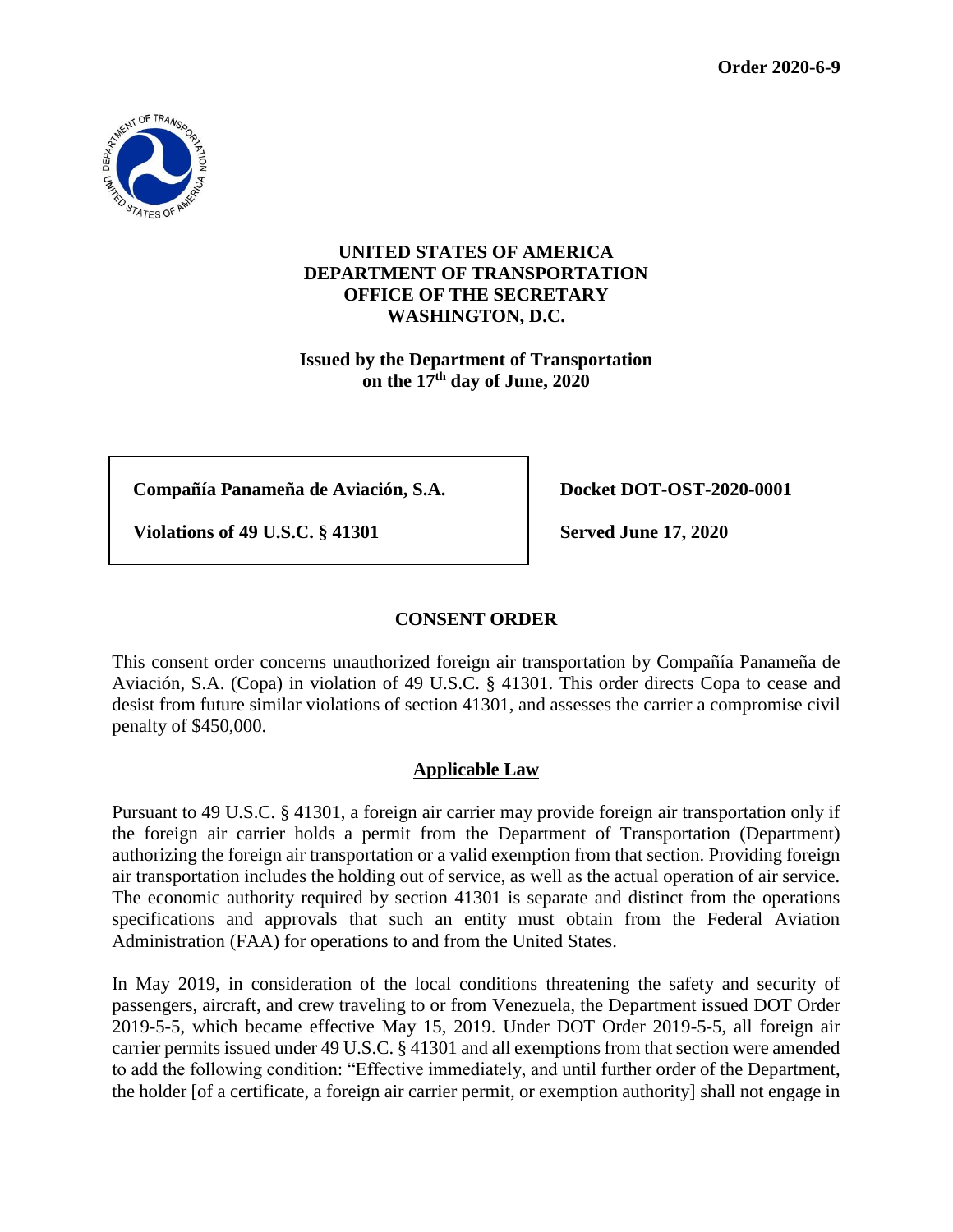foreign air transportation of passengers or cargo to or from any airport in Venezuela." As such, the holding out and/or operation of foreign air transportation between the United States and Venezuela is a violation of a carrier's economic authority and violates 49 U.S.C. § 41301.

#### **Facts and Conclusions**

As a result of DOT Order 2019-5-5, Copa does not have economic authority from the Department to provide foreign air transportation between the United States and Venezuela. An investigation by the Department's Office of Aviation Consumer Protection (OACP)<sup>1</sup>, however, revealed that between May 15, 2019, and June 11, 2019, Copa offered for sale itineraries between the United States and Venezuela in contravention of DOT Order 2019-5-5. Copa sold over 5,000 tickets for such itineraries during that time frame, either through its own website or through those of third party agents. In addition, Copa transported over 15,000 passengers on U.S.-Venezuela itineraries between May 15 and June 11. In light of the foregoing, Copa held out and operated foreign air transportation between the United States and Venezuela without the economic authority to do so. Copa therefore violated 49 U.S.C. § 41301.

#### **Response**

In response, Copa states that any violation of the restrictions that may have occurred would not have been willful. Copa notes that the Department of Homeland Security's May 13, 2019, letter to the Department of Transportation underlying DOT Order 2019-5-5 did not include Copa as a carrier serving Venezuela. Copa states that it relied in part on its contacts with Panamanian and other U.S. officials to understand the restrictions to serving Venezuela. Copa states that it understands the seriousness of the matter, has cooperated fully with the OACP in this investigation, and has taken considerable and substantive steps to avoid future violations.

### **Decision**

The OACP views seriously Copa's violations of 49 U.S.C. § 41301. Accordingly, after carefully considering all the facts in this case, including those set forth above, the OACP believes that enforcement action is warranted. In order to avoid litigation, and without admitting or denying the violations described above, Copa consents to the issuance of this order to cease and desist from future violations of 49 U.S.C. § 41301, and to the assessment of \$450,000 in compromise of potential civil penalties otherwise due and payable pursuant to 49 U.S.C. § 46301. The compromise assessment is appropriate considering the nature and extent of the violations described herein and serves the public interest. It establishes a strong deterrent against future similar unlawful practices by Copa and other carriers.

This order is issued under the authority contained in 49 CFR Part 1.

 $\overline{a}$ 

<sup>&</sup>lt;sup>1</sup> The Office of Aviation Consumer Protection was formerly known as the Office of Aviation Enforcement and Proceedings.